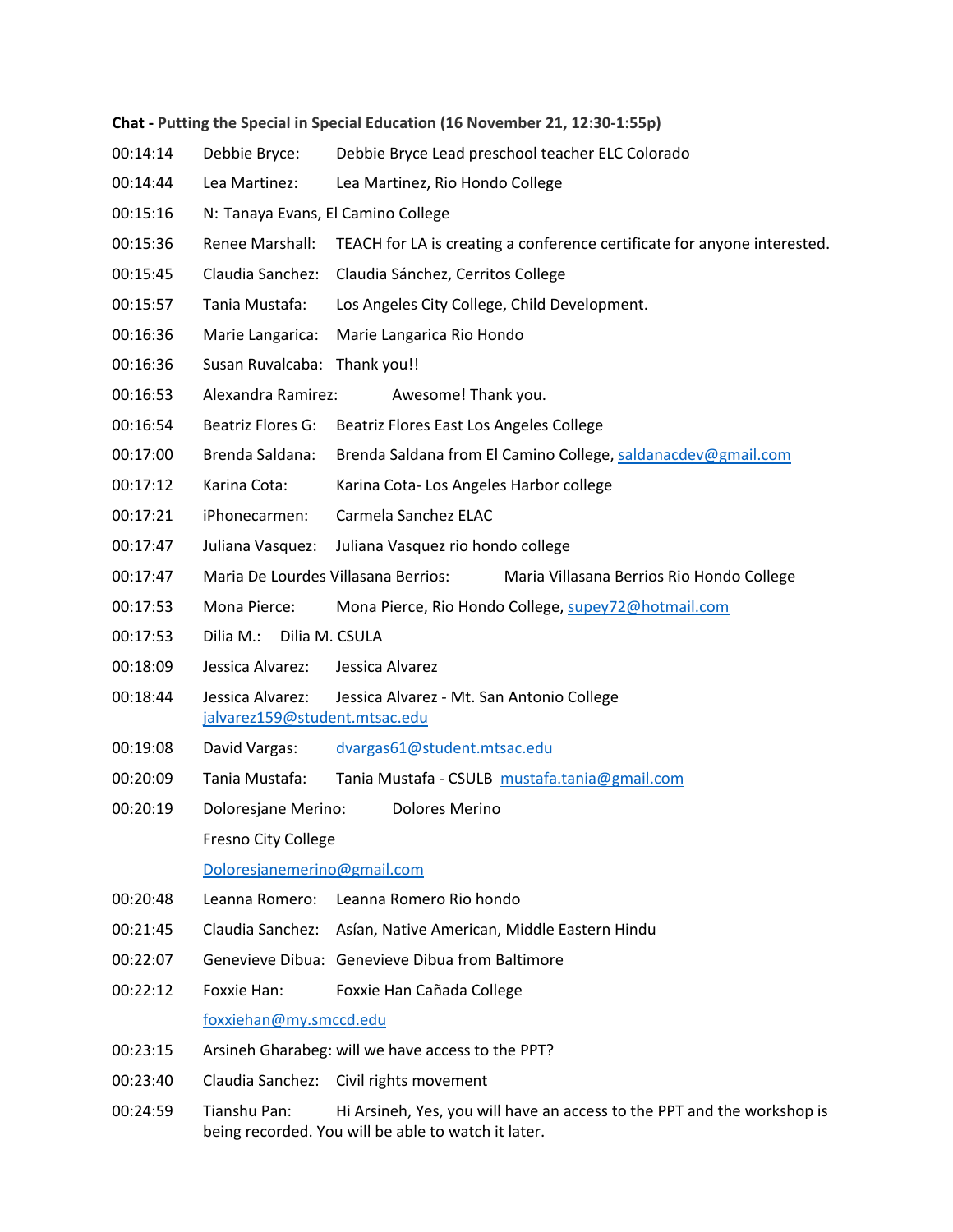- 00:25:37 Arsineh Gharabeg: Thank you Tianshu
- 00:25:49 Tianshu Pan: You are welcome.
- 00:26:50 Claudia Garcia-Oliva: Claudia Garcia
- 00:33:25 David Vargas: So You Mean 1988
- 00:33:28 David Vargas: Do
- 00:53:20 David Vargas: I Used To Have An Annual IEP Every Year And A Triennial Every 3 Years Between Kinder Ans 12th Grade
- 00:57:10 Maria T Gonzalez Lopez: Thank you for all the information and advices
- 00:57:35 Claudia Sanchez: It sounds like beside teaching there is case management, psychologist and medical responsibilities. Thanks for the info and your kids are lucky to have you.
- 00:57:39 Arsineh Gharabeg: Thank you i
- 00:57:46 Brenda Saldana: thanks to you!!
- 00:58:00 Melissa Alvarez-Mejorado: thank you
- 00:58:13 Maria T Gonzalez Lopez: we all used to that bell
- 00:58:16 Tania Mustafa: Thank you!
- 00:58:25 Maria T Gonzalez Lopez: thank you professor
- 00:58:41 Genevieve Dibua: Thank you
- 01:01:14 Maria T Gonzalez Lopez: Congratulations
- 01:06:26 Heba M Ghaly: Thanks so much for sharing
- 01:06:26 Arsineh Gharabeg: Thank you it was informative
- 01:06:40 Heba M Ghaly: Your journey with us
- 01:07:00 Susan Ruvalcaba: Amazing journey
- 01:08:24 Suzanne Edwards-Acton: UCSD Revelle college represents :-)
- 01:09:05 Suzanne Edwards-Acton: ^^^Psych major became teacher/principal
- 01:10:18 Suzanne Edwards-Acton: Gen Ed teacher in full inclusion schools. MANY Special Education students. We need to understand all of this also.
- 01:11:09 Suzanne Edwards-Acton: Was it great?
- 01:11:47 Claudia Sanchez: Amazing to get a tenured track straight out of school, I hear those are hard to come by, congratulations! Can you share more on what helped?
- 01:16:11 Theresa: This has included so much wonderful information. Thank you all presenters.
- 01:16:33 Theresa: is the 0 to 3 years a full time position? is this called interventionist?
- 01:18:04 Renee Marshall: Why do we push families away as children get older?
- 01:18:21 Renee Marshall: We need to shift the culture within education.
- 01:18:47 Douglas Hughey: yes Renee-- I agree!
- 01:18:50 Theresa: I love that we do home visits. we need to understand support systems and triggers at home.